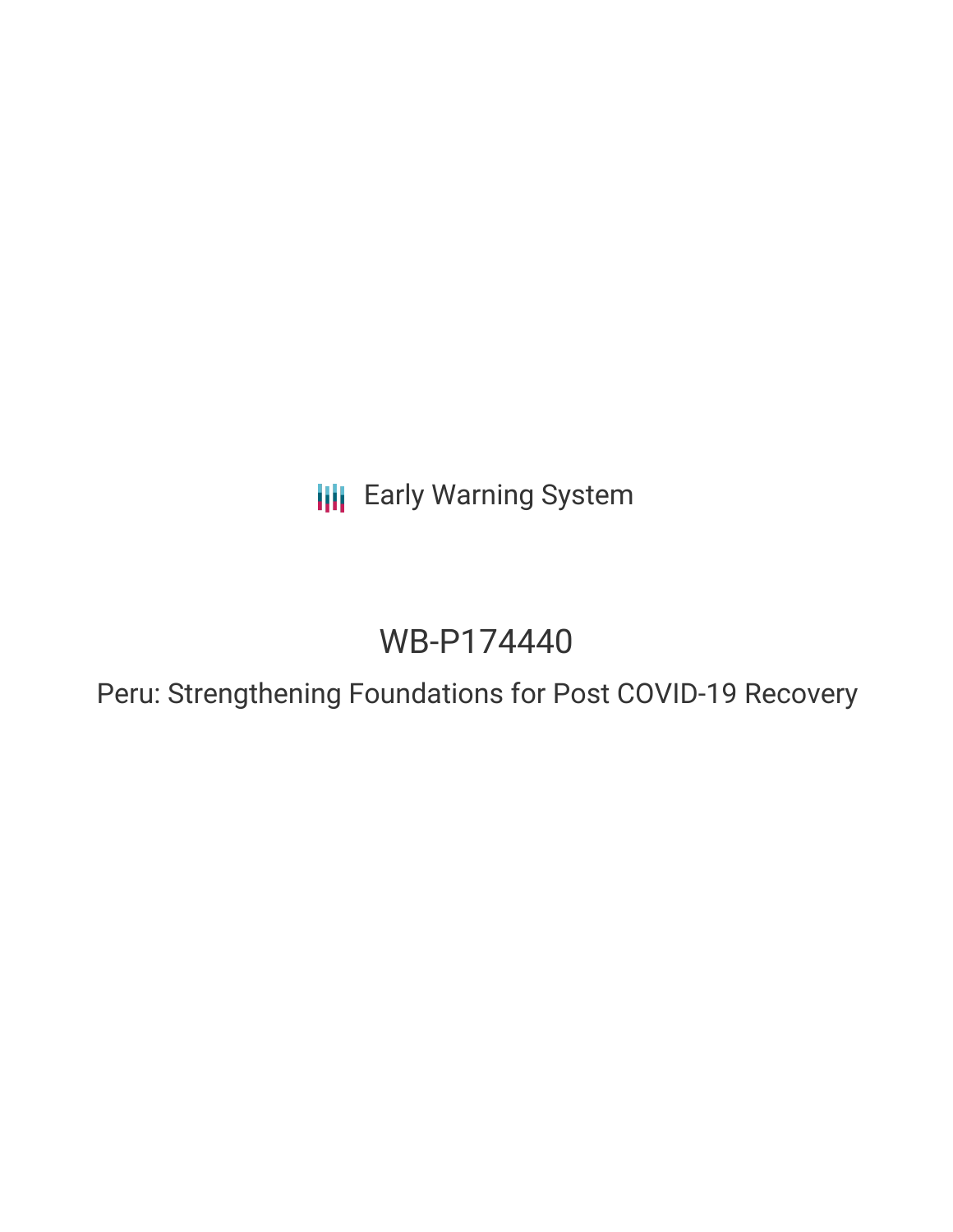

#### **Quick Facts**

| <b>Countries</b>               | Peru                                     |
|--------------------------------|------------------------------------------|
| <b>Financial Institutions</b>  | World Bank (WB)                          |
| <b>Status</b>                  | Approved                                 |
| <b>Bank Risk Rating</b>        | U                                        |
| <b>Voting Date</b>             | 2021-03-25                               |
| <b>Borrower</b>                | Government of Peru                       |
| <b>Sectors</b>                 | Education and Health, Law and Government |
| <b>Investment Type(s)</b>      | Loan                                     |
| <b>Investment Amount (USD)</b> | \$750.00 million                         |
| <b>Loan Amount (USD)</b>       | \$750.00 million                         |
| <b>Project Cost (USD)</b>      | \$750.00 million                         |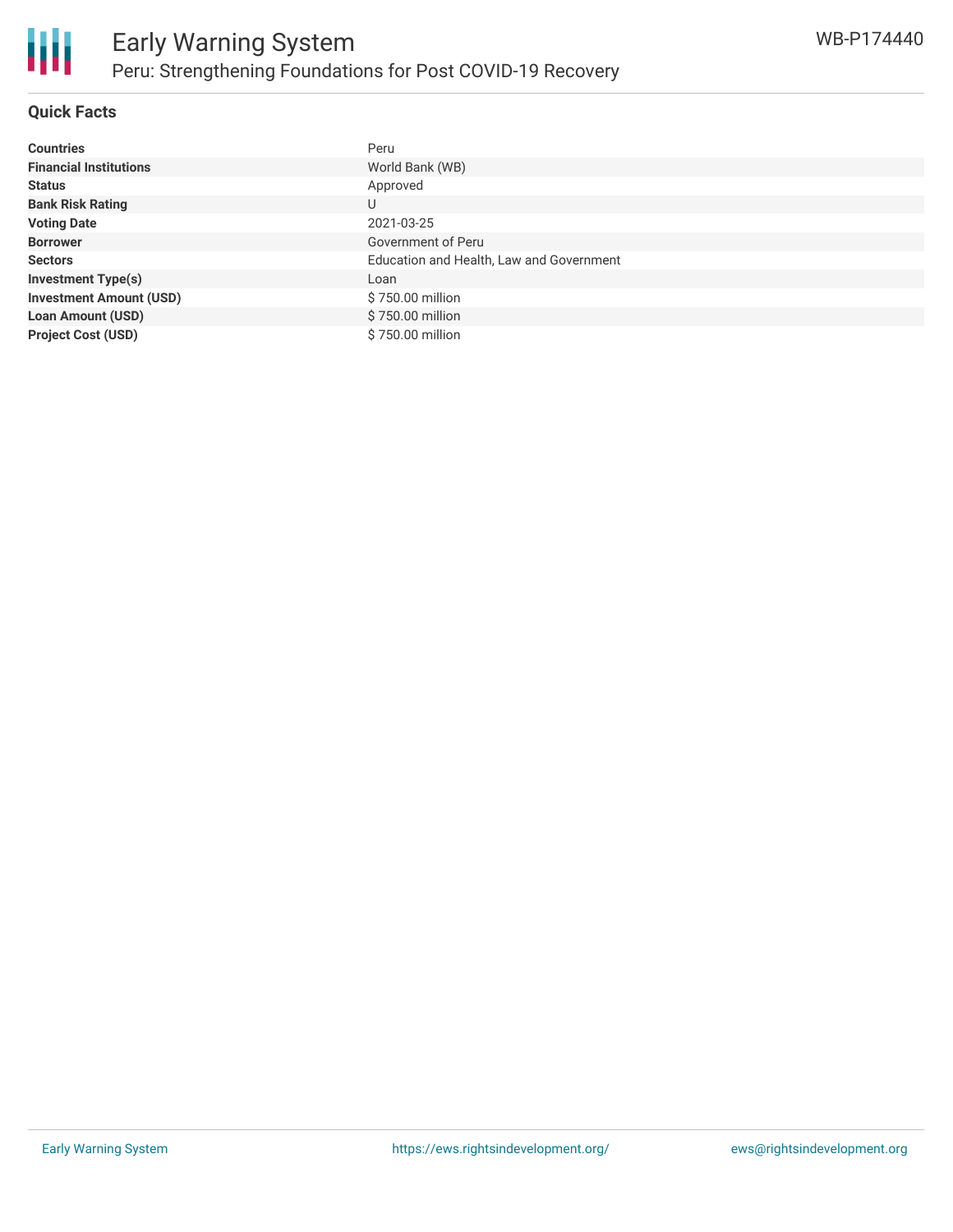

## **Project Description**

According to WB website, the project aims to support the Government policies aimed at: (i) mitigating the social and economic impact of the COVID-19 pandemic, and (ii) strengthening structural foundations for inclusive and sustainable economic recovery.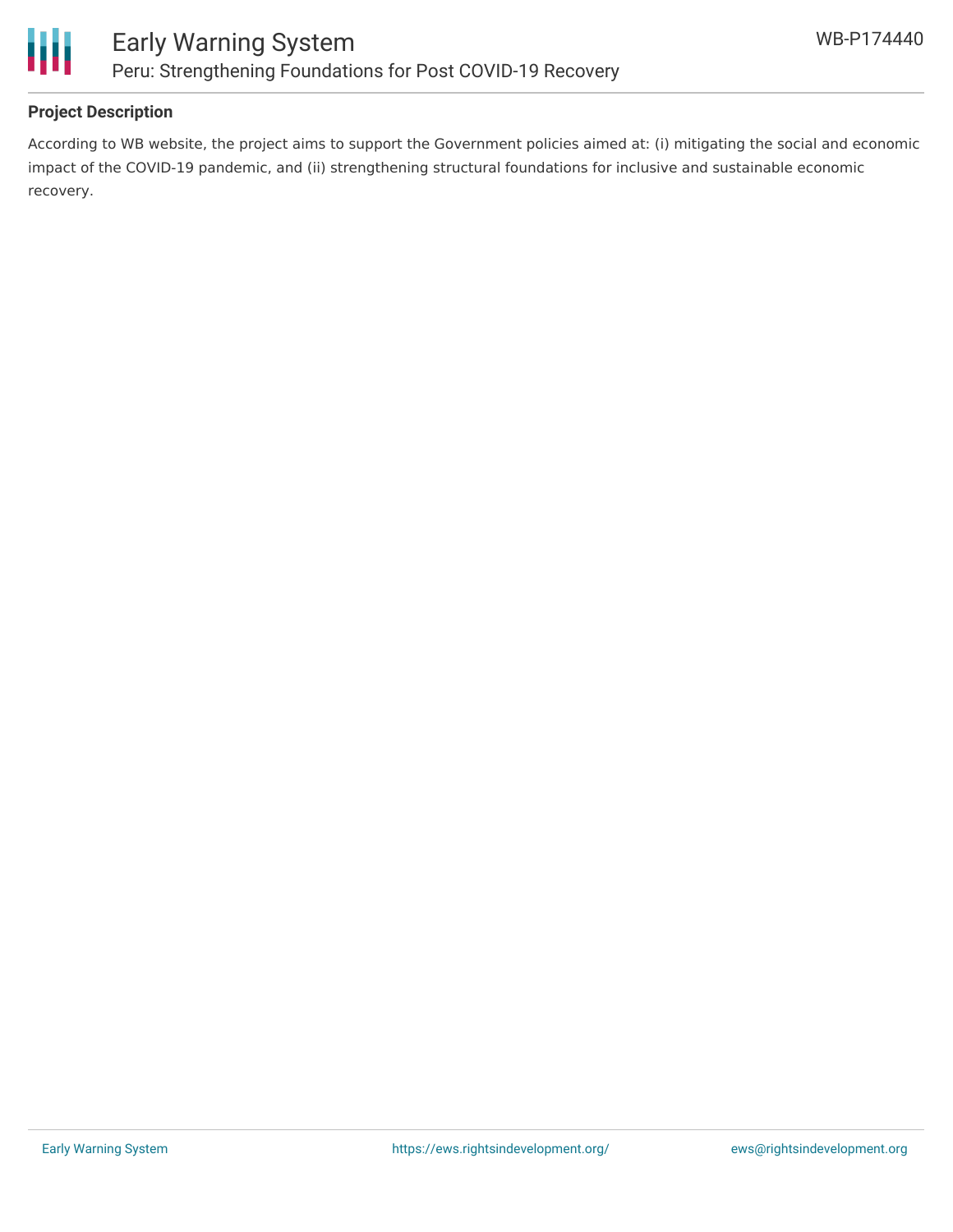

# Early Warning System Peru: Strengthening Foundations for Post COVID-19 Recovery

### **Investment Description**

World Bank (WB)